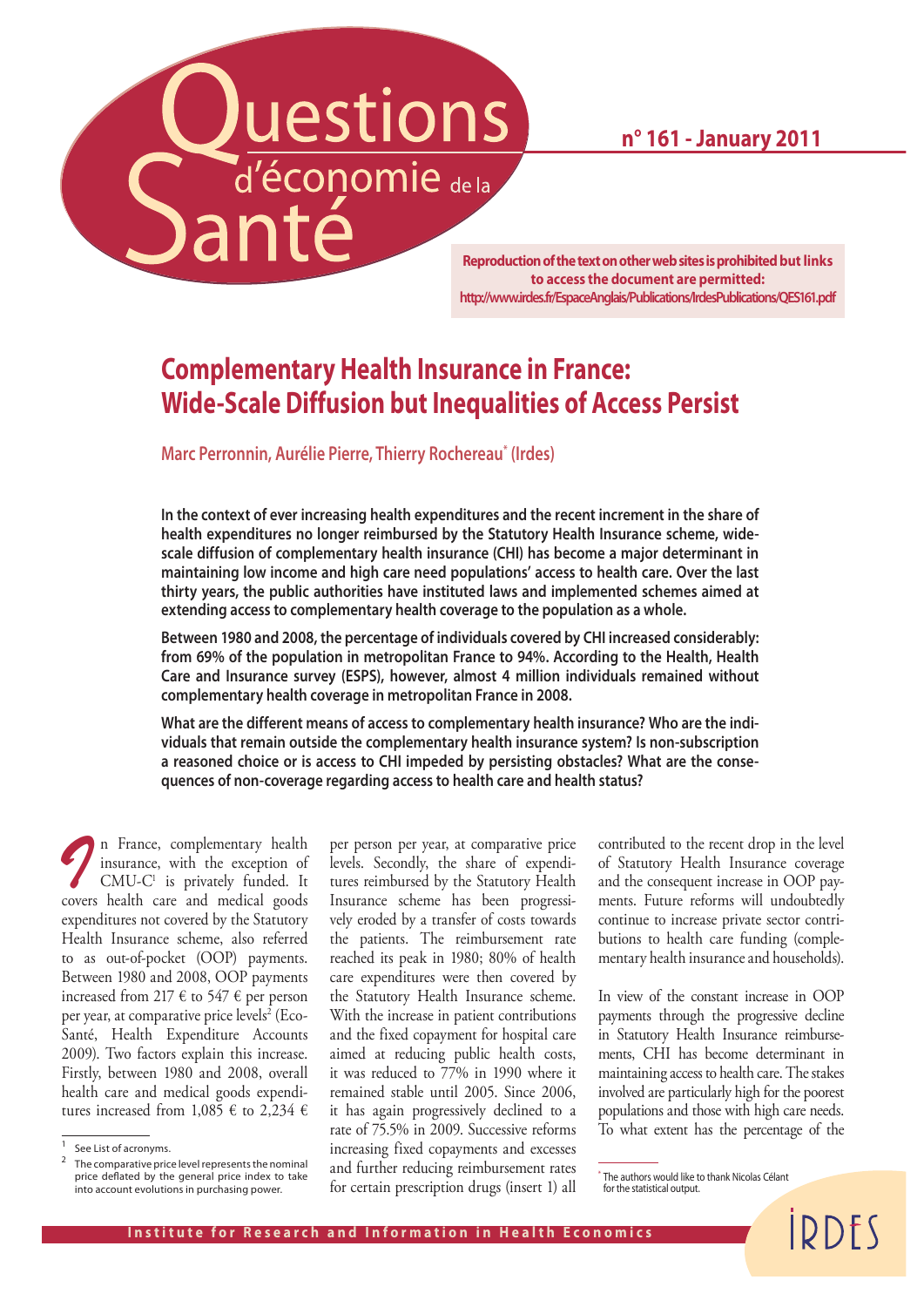#### **Insert 1: Recent evolutions in National Health Insurance coverage**

Recent National Health Insurance reforms tend towards reducing the share of health care costs covered by the Statutory Health Insurance scheme. Certain cut-backs in social security reimbursements are not covered by 'responsible' CHI contracts (insert 3), and thereby increase patients' overall out-of-pocket payments. This is the case regarding excesses and fixed copayments on consultations and medical acts. Other cut-backs on reimbursements increase the financial contributions of patients not covered by CHI. These cutbacks thus participate in increasing the cost of CHI as is the case for the fixed copayment of 18  $\epsilon$ on costly medical acts, the lower reimbursement rate or non-reimbursement of certain prescription drugs and the increase in the fixed copayment for hospital care. The principal measures concerning reimbursements on health care and medical goods are recalled below.

**Fixed copayments and excesses:** Mintroduced on January 1st 2005, a fixed copayment of 1 € was applied to all consultations or medical acts carried out by a physician, radiological examinations and biological analyses. The cumulative out-of-pocket threshold is fixed at 50 € per person per year.

Since September 1st, 2006, a fixed copayment of 18 € applies to all medical acts costing 91 € or over or with a cost coefficient equal or superior to 50.

Implemented on January 1st, 2008, a 0.5  $\epsilon$  excess was applied to prescription drugs and paramedical acts and a 2 € fixed copayment introduced on healthcare-related transport. The cumulative out-of-pocket threshold is fixed at 50 € per person per year.

Individuals aged below 18, CMU-C and State Medical Assistance beneficiaries, pregnant women from the sixth month of pregnancy until the 12<sup>th</sup> day after giving birth are exempt from copayments and excesses.

**Cut-backs in prescribed drug reimbursements:**  an orange label was created in 2006 to reduce the reimbursement level of certains prescribed drugs to 15% for which the Medical Service Rendered1 was judged insufficient by the French National Authority for Health2. Certain prescription drugs were no longer reimbursed following this reform .

**Increase in the fixed hospital care copayment:** the hospital care copayment represents patients' financial contribution to the accommodation costs incurred during hospitalisations. On January 1st 2010, the hospital care copayment, fixed by ministerial decree, was increased from 17 € to 18 € per day's stay in a hospital or clinic and from 12 € to 13.50 € in psychiatric care units.

- <sup>1</sup>*CE's note: Service médical rendu (SMR).*
- <sup>2</sup>*The Haute Autorité de santé (HAS) is a public body of scientific and medical expertise, totally independent from government, the National Health Insurance and the pharmaceutical industry, one of whose missions is to assess the medical utility of prescription drugs.*

population covered by CHI increased? Who are the individuals that currently remain outside the complementary health insurance schemes? Are they healthy individuals who, by choice, would rather invest their money in other goods, or on the contrary, is access to CHI denied to certain individuals by the persistence of certain barriers?

Using data from INSEE's Health survey and the Health, Health Care and Insurance survey (ESPS), the diffusion of complementary health insurance in France is presented over a 30 year period. Then, from the ESPS survey data, inequalities of access to CHI and the way it is correlated with access to health care is described.

### **Schemes favouring the diffusion of complementary health insurance**

In parallel with the increases in OOP payments, a series of laws and public health schemes have been implemented to encourage the diffusion of complementary health insurance at individual and collective level by limiting beneficiaries' contributions and inciting the mutualisation of risk. These schemes have consisted in subsidising employer-provided contracts and certain individual contracts and even, as in the case of the CMU-C, offering free complementary health coverage. In 1985, exemptions from social contributions for employer and employees and tax exemptions on employee contributions were respectively formalised in the French Code of Social Security and the General Tax Code. The 1989 Evin Law instituted the preservation of employee rights to complementary health insurance on withdrawal from the labour market (insert 2). The 1994 Madelin Law favoured independent workers access to complementary health insurance through tax deductions (insert 3). In 1999, the Universal Health Care Coverage Act<sup>3</sup> introduced free access to complementary health insurance for the poorest households by means of the CMU-C. Since 2002, complementary health insurance companies benefit from tax incentives if they refrain from administering health questionnaires on complementary health policy subscriptions (introducing the notion of 'social solidarity') thereby limiting risk selection on individual contracts. The 2003 Fillon Law encouraged the diffusion and mutualisation of complementary health insurance to all employees through tax exemptions on mandatory employer-provided contracts. Since the 2004 National Health Insurance reforms, the ACS<sup>4</sup> scheme provides financial assistance in acquiring complementary health insurance to households with income levels at a maximum 26% (20% in 2008) above the income threshold permitting access to CMU-C.

# **OURCES AND METHOD**

#### **The Health, Health Care and Insurance (ESPS) survey**

Since 1988, the ESPS survey provides an overview of health status, health care and social protection in the population of metropolitan France according to its social characteristics. It interrogates households including at least one beneficiary of the three main National Health Insurance Funds (salaried workers, selfemployed, and Agricultural Workers and Farmers<sup>1</sup>).

The survey is conducted from the Permanent Sample of National Insurance Beneficiaries<sup>2</sup> that monitors health care and medical goods consumption. Every two years, half of this sample is contacted to participate in the ESPS survey. The selection protocol allows the same individuals to be interviewed again: in other words, the registered beneficiaries and the members of their households still cohabiting at four year intervals. The survey is conducted in two waves; the first in spring from April to June and the second in the autumn from October to December. It combines telephone or face-to-face interviews and self-administered questionnaires.

In 2008, 66% of the households contacted accepted to participate in the survey; that is around 8,200 households and 22,200 individuals.

The open question on the reasons for non-subscription to complementary health insurance asked to individuals identified as not being insured is as follows: 'Why is (Christian name) not covered by complementary health insurance?' The spontaneous response is coded by the interviewer using the following list: 1. Is covered by Social Security at 100%; 2. Not worth it: no health problems and prefers to pay for care as and when needed; 3. Would like to be covered but can't afford it; 4. Is in the process of subscribing; 5. Neglect or lack of time; 6. Other – Specify:…; 7. Doesn't know.

- <sup>1</sup>*CE's note: Caisse nationale d'assurance maladie des travailleurs salariés (Cnamts), Régime social des indépendants (RSI) and Mutualité sociale agricole (MSA).*
- <sup>2</sup>*CE's note: Échantillon permanent des assurés sociaux (EPAS).*

<sup>&</sup>lt;sup>3</sup> CMU, see List of acronyms.

<sup>4</sup> See List of acronyms.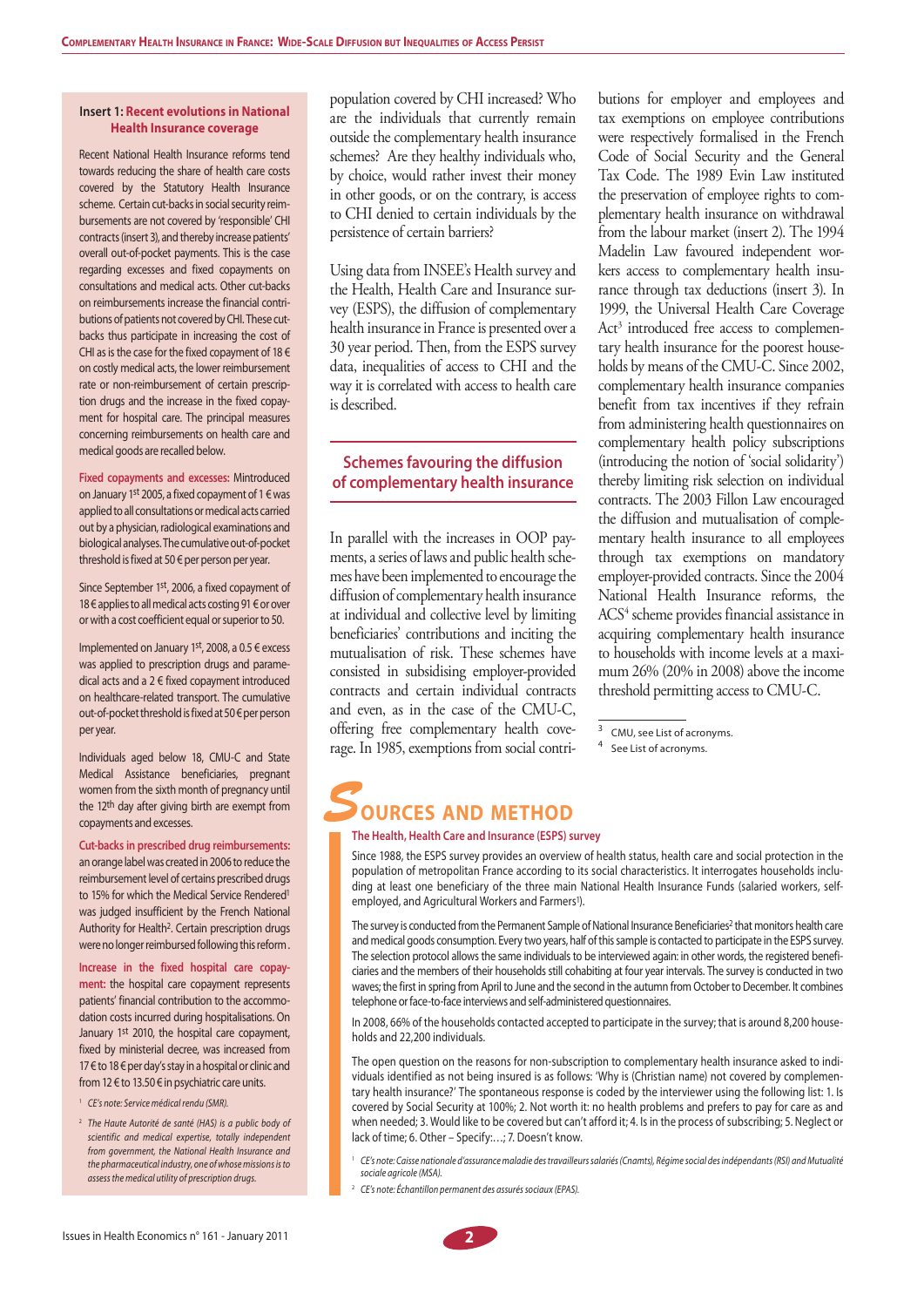### **Insufficient income levels: primary factor explaining non-subscription to complementary health insurance**

The diffusion of CHI coverage has expanded considerably over the last thirty years. A little over two out of three individuals were thus covered in 1980 and almost nine out of ten in 1999, just before the introduction of the Universal Complementary Health Insurance Coverage (CMU-C). After the institution of the CMU-C followed by the ACS scheme, the percentage of individuals benefitting from complementary health coverage continued to progress reaching 94% in 2008.

According to the Health, Health Care and Insurance survey (ESPS), however, 6 % of the population in metropolitan France (4 million persons) remained without complementary health insurance in 2008. The primary reason for non-subscription evoked by survey respondents was financial. Of the individuals without complementary health coverage, 46% expressed the desire to benefit from CHI but were unable to for financial reasons, 22% preferred not subscribing and paying health care costs when necessary and 14% declared benefitting from 100% coverage from the Statutory Health Insurance

#### **Percentage of individuals without complementary health insurance according to household income level G1**



scheme. Over one in two primary causes of non-subscription to CHI evoked by the poorest households, and one in six among the wealthiest households, was financial (graph 1). Moreover, according to the 2008 ESPS survey, in the poorest households (under 870  $\in$  per consumption unit CU<sup>5</sup>),

12% of individuals did not benefit from CHI coverage against only 3% in the wealthiest households (1,997  $\in$  and over per CU). A certain number of these households could, however, benefit from CHI through schemes such as the CMU-C and the ACS.

#### **Failure to apply for CMU-C**

A study carried out by LEGOS (Dufour-Kippelen *et al*., 2006), using ESPS survey data, estimates that in 2006, from 700,000 to 1.2 million potential CMU-C

#### **Insert 2: Modes of access to complementary health insurance**

There exist several modes of access to complementary health insurance coverage. Individuals on very low incomes have access to the Universal Complementary Health Insurance Coverage (CMU-C)\* or State Medical Assistance<sup>1</sup> if they are unable to prove three months legal, regular residence in France. Up to a maximum of 26% above the CMU-C income cut-off, households can benefit from the ACS scheme that provides financial assistance in the acquisition of CHI (50% of the cost of the contract), or they can choose to purchase a private CHI policy.

On the actual CHI market, individuals can have access to CHI through an employerprovided group contract or for the self-employed, an individual contract with possible financial assistance (Madelin Law, 1994) [insert 3].

**The Universal Complementary Health Insurance (CMU-C) and the subsidising scheme for acquiring CHI (ACS): schemes favouring access to CHI among the poorest.**

**The Law of July 27th 1999, instituting Universal Health Coverage (CMU)**, extended access to the Statutory Health Insurance scheme to all legal and regular residents in France providing they have been residents for at least three months as from January 1st 2000. This refers to the basic CMU. At the same time, the public authorities created the State Medical Assistance for individuals unable to prove legal, regular residence in France.

**The basic CMU is complemented by the CMU-C:** it provides the right to free complementary health coverage. Eligibility is determined by income level. On January 1st 2011, the income threshold in metropolitan France is fixed at 634 € per month for a single person (620 € in 2008).

The CMU-C covers fixed copayments on ambulatory care (consultations and prescriptions), but not extra fees, contributions towards the cost of hospital care and the fixed daily copayment for hospital stays and, within certain limits fixed by the law, extra fees for prostheses (namely dental or optical). It provides 100% coverage on care expenditures without advance payment and health professionals are under the obligation to respect conventional Social Security tariffs.

According to the CMU fund, the number of CMU-C beneficiaries in 2009 was estimated at 3,645,913 in metropolitan France and 4,223,788 including French overseas territories.

**The ACS scheme** was introduced on January 1st, 2005 to incite households just above the CMU-C eligibility income threshold to acquire complementary health coverage. In 2008, the ACS is accessible to individuals with incomes not exceeding 20% of the CMU-C eligibility threshold (26% on January 1st 2011). Subsidy amounts were very rapidly increased, notably in favour of individuals aged over 60. On January 1st 2011, it amounted to 100  $\epsilon$  per year for individuals aged less than 16, 200  $\epsilon$  for the 16-49 age group, 350 € for the 50-59 age group and over 500 € for individuals aged 60 and over. The ACS finances on average 50% of the costs of a complementary health insurance contract (CMU Fund, 2010).

In May 2010, 516,499 individuals had used an ACS certificate. Before the ACS eligibility threshold was increased to a maximum 26% above the CMU-C income cut-off, the target population was estimated at 2.2 million potential beneficiaries (Hcaam, 2007).

<sup>5</sup> The income per consumption unit (CU) permits, using an equivalence scale, standard of living comparisons between households of different sizes and composition. We use the OECD scale weighted in the following manner: 1 CU for the first adult in the household; 0.5 CU for other household members aged 14 and above; 0.3 CU for children aged less than 14.

<sup>\*</sup> The Statutory Health Insurance and CHI providers are granted annually 340€ per beneficiary (public funds), costs exceeding this amount are born by the beneficiary's insurance provider.

<sup>1</sup>*CE's note: Aide médicale d'État (AME).*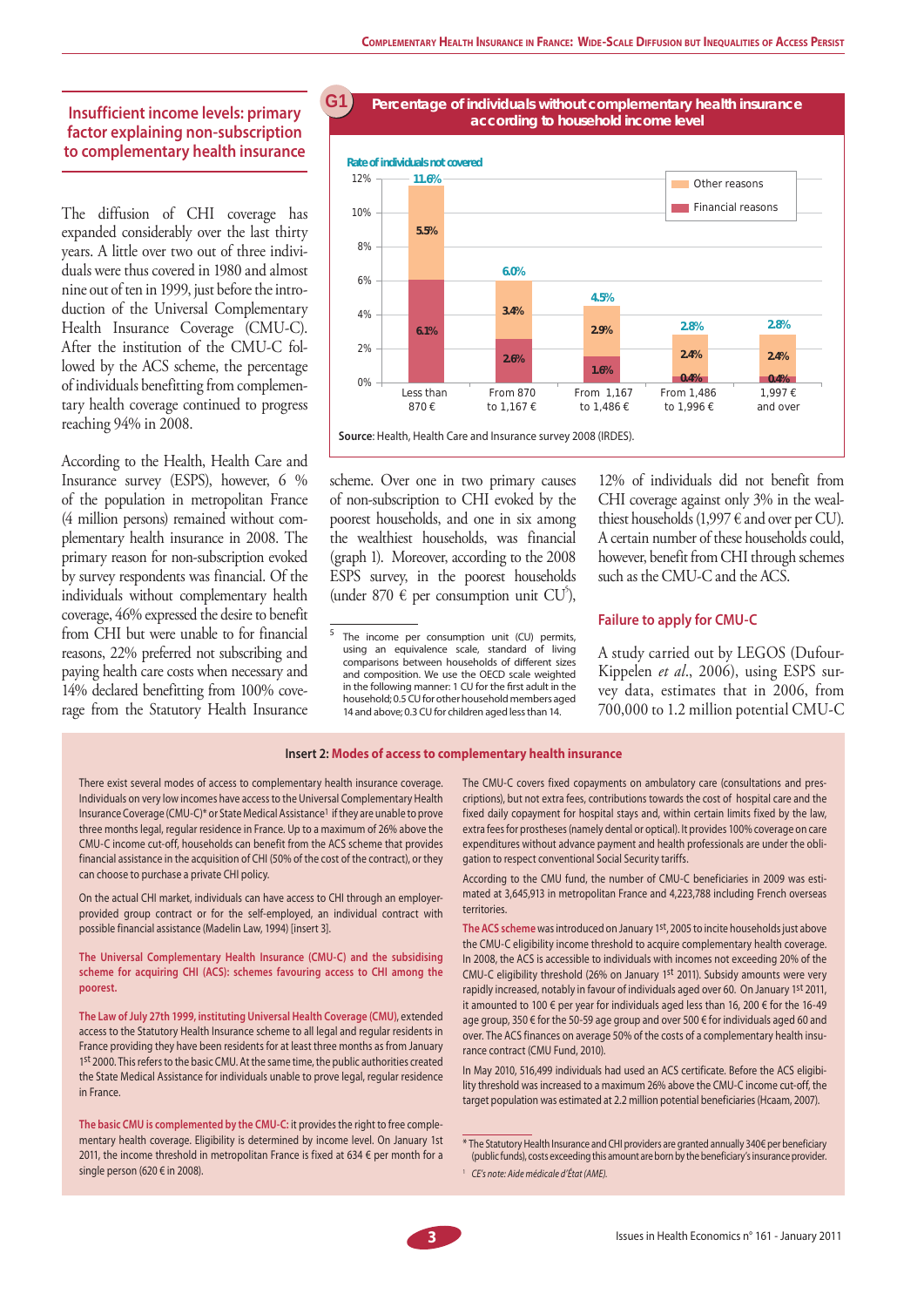# **CONTEXT** and the contracts of the complementary holds in under the state of the contracts **ONTEXT**

The synthesis of evolutions in access to complementary health insurance in France presented here is part of a broader research programme on health insurance and health inequalities conducted by IRDES. Concerning the number of individuals not covered by complementary health insurance, this study is based on three concordant data sources: the Health, Health Care and Insurance survey (ESPS) conducted by IRDES, the Health survey and the Household Budget survey conducted by INSEE. Hence, in 2003, according to the Health Survey, 10% of individuals were not covered by CHI, 8.5% according to ESPS 2002 and 2004. They were 8% in 2006 (Jusot et al., 2011), according to the Household Budget survey, on the assumption that all eligible

households for CMU-C had effectively applied, and 7% in ESPS 2006.

beneficiaries had not exercised their rights. According to the authors of this study, the majority were already covered by a private CHI policy. Fear of lower reimbursement rates from the CMU-C or potential problems arising during the transfer from one CHI scheme to another, and a more general reticence to undertake administrative procedures, would explain why these individuals had not exercised their CMU-C eligibility rights. 14% of these individuals would nevertheless choose to remain without CHI.

The reasons for non-subscription most frequently evoked were good health among the younger respondents, the language barrier for foreign nationals, embarrassment or stigmatisation felt by degree holders having previously held positions of responsibility and the fact that certain health professionals refuse CMU-C patients.

### **Failure to apply for ACS**

The CMU Fund<sup>6</sup> currently estimates the percentage of individuals having exercised their right to benefit from the ACS scheme at one in four: in May 2010, before the ACS eligibility income threshold was increased from 20% to 26% above the income cut-off for CMU-C on January 1st 2011, the ACS scheme counted 516,499 beneficiaries out of a target population of 2 million individuals. This

On the complementary health insurance market, individuals can either purchase a private contract or benefit from an employer-provided group contract. On withdrawal from the labour market, insurance companies are required to respect conditions fixed by the Evin Law facilitating the portability of group contracts: obligation to offer an equivalent individual contract whilst limiting the increase of overall premium costs to 50% of the original cost (employer participation included).

The Fillon Law of August 21<sup>st</sup> 2003, implemented on December 31<sup>st</sup> 2008, restricted tax advantages (tax exemptions for employers and employees) to mandatory and 'responsible' contracts thereby encouraging mutualisation. 'Responsible' contracts do not reimburse the different copayments and fees in excess of conventional tariffs if healthcare is provided outside the coordinated pathway. At the minimum, they cover patient contributions to the costs of medical care (30% of the statutory reimbursement rate for consultations and visits and

scheme has thus failed to reach its target. Two hypotheses are commonly advanced to explain this: on the one hand, the lack of information on the existence of the scheme and the attached administrative procedures (Guthmuller *et al.*, 2010); and on the other, the financial assistance proposed is insufficient so that even after deducting the subsidy, the cost of CHI remains too high for a considerable number of low income household (Grignon and Kambia-Chopin, 2009). The level of uncertainty regarding eligibility to the scheme is an additional aggravating factor.

#### **A threshold effect that goes beyond the ACS scheme**

In 2008, the CMU-C income eligibility threshold was 620  $\epsilon$  per CU and 20% above this threshold for eligibility to the ACS scheme (26% in 2011), that is to say 744 € per CU. A large number of households are thus not eligible to either the CMU-C or ACS schemes whereas they belong in the first income quartile ( $\leq 870 \in$ per CU). These households thus have to pay for the totality of CHI costs which represents a considerable financial burden. An IRDES study based on the 2006 ESPS survey results and published in 2008 (Kambia-Chopin *et al.*, 2008) demonstrates that the financial burden, that is to say the percentage of household income allocated to CHI varies from 3% for the wealthiest households  $(1,867 \in \text{and over per CU})$  to 10% for the poorest households (less than 800  $\epsilon$ 

white label bar coded prescription drugs, and 35% of the statutory reimbursement rate for medical analyses…).

**The advantages of group contracts:** Dcompared with the cost of individual private contracts, companies' bargaining power and economies of scale reduce the overall average cost of employer-provided contracts. Furthermore, tax and social security contribution exemptions from which they benefit reduces the cost for both employees and employers. These contracts are an important aspect of company wage policies, especially in large companies. Finally, employer-provided contracts, often subject to mandatory subscription, are mutualised since employees are insured independently of health status. These advantages reduce average CHI subscription costs for the employees but abrogate the possibility of choosing non-subscription in the case of good health.

Self-employed workers can equally benefit from cost deductions when they acquire CHI (Madelin Law, 2004).

per CU). A LEDA7 -LEGOS study based on data from the INSEE 2006 Household Budget survey (Jusot *et al.*, 2011) provides similar rates of 2 % and 8 % for the upper and lower deciles (excluding the population eligible for CMU-C).

## **Employment, a privileged but inegalitarian mode of access to CHI**

According to the 2008 ESPS survey, two thirds of employees with complementary health insurance benefit from employer-provided contracts (insert 3). It should equally be noted that according to the French Federation of Insurance Companies<sup>8</sup>, three quarters of independent workers benefit from a Madelin CHI contract (Hcaam, 2010). Employment is a major means of access to complementary heath insurance. Employees, employers and insurance companies all have a shared interest in employer-provided contracts. Economies of scale and companies' bargaining power reduce the gross global costs by 10 Euros per person per month compared to a private contract for identical guarantees (Garnero, Rattier, 2009). In addition, these contracts benefit from social contribution and tax exemptions if subscription is mandatory. Finally, company-provided contracts are often partially subsidised by the employer. In financial terms, these CHI contracts are thus



<sup>6</sup> Copy editor's note: Fund for financing universal health coverage.

<sup>7</sup> CE's note : Laboratoire d'économie de Dauphine

<sup>8</sup> CE's note: Fédération française des sociétés d'assurance (FFSA).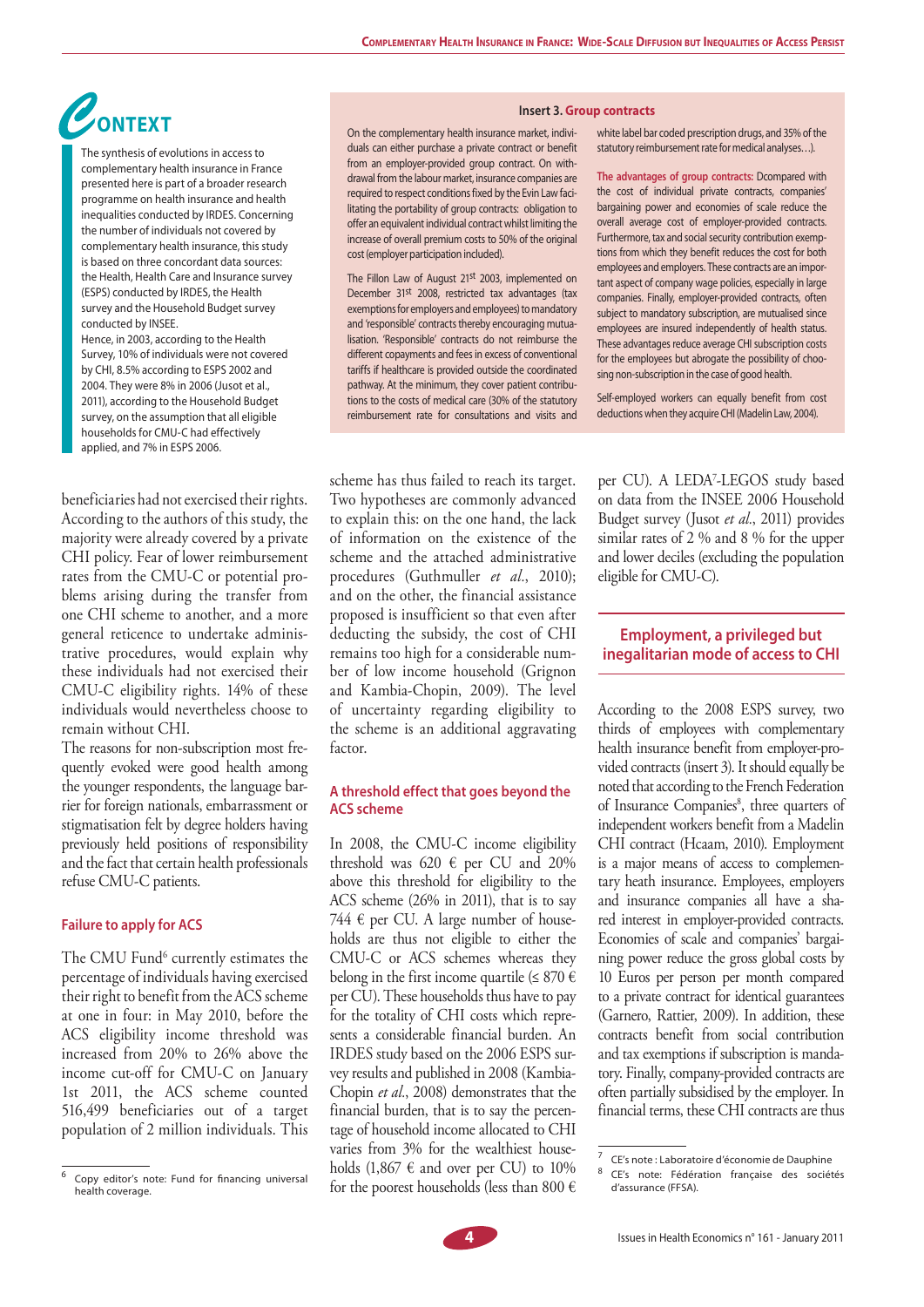

more advantageous than private contracts and offer higher coverage levels. According to the Provident Society Barometer conducted by the CREDOC9 in December 2008, employer-provided CHI is an indirect form of remuneration greatly appreciated by employees: 92% of the employees benefitting from CHI thus prefer to receive employer contributions in the form of non-taxable benefits rather than their equivalent in salary (Loones, 2009).

However, we are forced to admit that company-provided CHI is a source of inequality not only between economically active and inactive populations but also between different employee categories. According to the 2008 ESPS survey, among private sector employees benefitting from CHI, 76% of executives and 69% of intermediary professions benefit from a group contract against only 58% of unskilled workers and 53% of employees in the commercial sector. The Employer-sponsored Complementary Health Insurance surveys (PSCE) conducted in 2003 and 2009 equally show inequalities in employee access to company-provided CHI according to company size, sector of activity and socio-professional category (Guillaume and Rochereau, 2010).

In general, access to CHI varies considerably according to job status (among the economically active) and socio-professional category (graph 2). Hence, 10.5% of housewives, 14% of unemployed and 15.5% of other economically inactive individuals (excluding children and retirees) do not benefit from CHI against 5% of economically active individuals. Among economically active individuals in employment, the percentage of individuals without CHI is slightly higher among non-salaried workers: 8% of self-employed workers and 6 % of farmers are not covered against 5% of salaried workers. Among salaried workers, the percentage of individuals without CHI is considerably higher in the commercial sector and among unskilled workers (7% and 8.5% respectively) than among intermediary professionals and executives (3% and 4% respectively). Hence, access to company-provided CHI and the global rate of CHI policies held appears to be related, confirming the importance of the role played by company-provided CHI in the overall access to CHI.

## **Individuals without CHI consume less health care and more frequently self-report poor health**

The 2008 ESPS survey results confirm that access to health care and health status are correlated to the fact of having CHI coverage or not. Hence, among the individuals covered by private CHI, 84% consulted a GP over the past twelve months, 76% a dental surgeon over the past twenty four months and 50% a specialist over the last twelve months. These rates are respectively 84%, 68% and 40% for CMU-C beneficiaries and 74%, 57% and 37% among individuals without CHI. The rate of individuals foregoing care, essentially dental and optical care for which

Statutory Health Insurance reimbursement rates are extremely low, is 30% among individuals without CHI and 21% for CMU-C beneficiaries against 14% of individuals with private CHI.

These results are in accordance with numerous studies that conclude that CHI coverage increases health care consumption (Buchmueller *et al.*, 2002). It nevertheless remains difficult to determine to what extent this increased consumption is due to a 'worthwhile' improvement in access to care or an 'unnecessary' overconsumption of care<sup>10</sup>. An IRDES study (Lengagne and Perronnin, 2005) conducted on the basis of ESPS 2000 and 2002 data concludes that CHI has a positive impact on access to dental and optical care.

Furthermore, evaluations concerning the institution of the CMU-C show that it has improved access to care among individuals that did not previously benefit from complementary health coverage (Grignon *et al.*, 2008).

According to the 2008 ESPS survey, individuals without CHI more frequently selfreport poor health than individuals covered by private CHI contracts but not necessarily more than CMU-C beneficiaries: 37% of individuals without CHI self-report fair to very poor health against 39% of CMU-C beneficiaries and 27% of private CHI policy holders. Individuals without CHI are moreover 27% to declare functional activity limitations and 34% to declare suffering from a chronic disease against 28% of CMU-C beneficiaries in both cases, and respectively 20% and 28% among private CHI policy holders

Since the end of the 1980s, policies implemented to extend access to complementary health insurance to the population as a whole have resulted in a decrease in the number of individuals not covered by CHI from 31% in 1980 to 6% in 2008.

\* \* \*

ESPS survey results tend to show that nonsubscription to CHI is more of an imposition than a choice. In effect, the majority of studies evoke financial difficulty rather than

<sup>9</sup> CE's note: Centre de recherche pour l'étude et l'observation des Cconditions de vie (French Research Centre for the Study and Monitoring of Living Standards).

<sup>&</sup>lt;sup>10</sup> In economics we speak of moral hazard. Once insured, individuals consume more health care than warrant their medical needs.